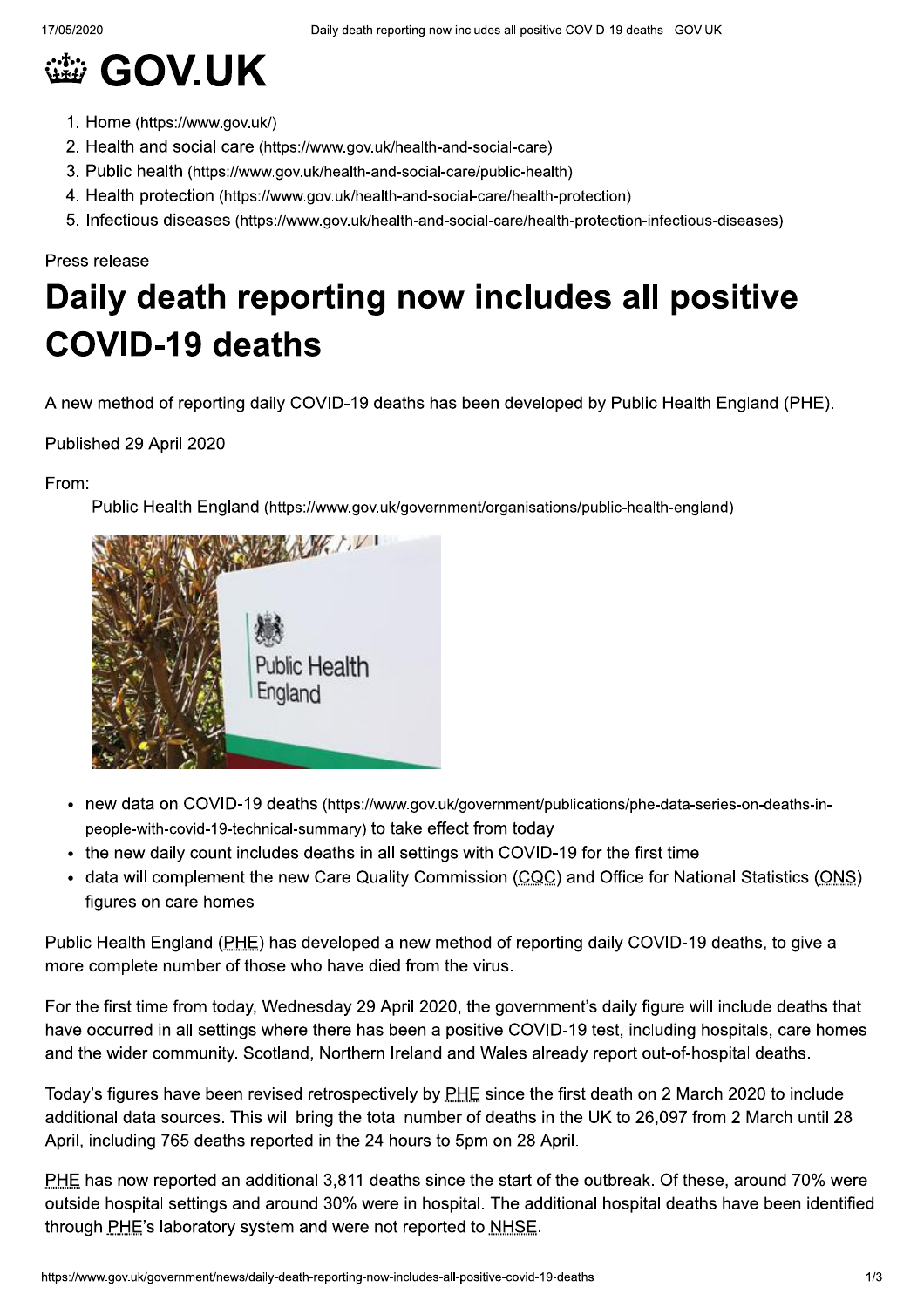Daily death reporting now includes all positive COVID-19 deaths - GOV.UK

The total number of deaths reported by PHE is approximately 17% higher than previous data showed.

It is important to note that this does not indicate a sudden one day increase and is broadly in line with trends seen by the ONS in their data, which already reports out of hospital deaths.

Dr Yvonne Doyle, Medical Director at PHE, said:

Every death from COVID-19 is a tragedy. Tracking the daily death count is vital to help us understand the impact of the disease.

These more complete data will give us a fuller and more up-to-date picture of deaths in England and will inform the government's approach as we continue to protect the public.

It will remain the case that ONS data, which publishes every week with data from 11 days ago, includes suspected cases where a test has not taken place. ONS figures will therefore continue to include more deaths than our daily series.

From the start of the pandemic, the Department of Health and Social Care (DHSC) has reported a daily count of COVID-19 deaths in hospitals in England, with deaths in other settings included from Scotland, Wales and Northern Ireland.

Each day, PHE will link data from 3 different sources: the NHSE dataset collected manually from trusts; deaths collected electronically from NHS information systems; and reports from PHE Health Protection Teams as part of their local outbreak management.

Helen Whately, Minister for Care, said:

I am determined that people living in care homes continue to receive the best care possible during these challenging times.

Sadly, this pandemic has already taken many lives, and my heart goes out to all those who have lost loved ones before their time.

Today's data cannot bring them back but it can help us to better understand the impact this outbreak is having on those living in care homes so that we can continue to do everything in our power to protect them.

PHE's data complements the weekly death statistics published by the ONS. This has an 11 day delay due to the time taken for deaths to be certified, registered and processed, and includes suspected as well as confirmed cases in all settings. The **ONS** data is supplemented by CQC's data, which comes from death notifications submitted by adult social care providers and also includes confirmed and suspected cases.

#### **Background**

- 1. The daily dashboard with UK lab-confirmed cases and UK lab-confirmed deaths (https://coronavirus.data.gov.uk/).
- 2. PHE's technical summary of the deaths data reporting (https://www.gov.uk/government/publications/phe-dataseries-on-deaths-in-people-with-covid-19-technical-summary).
- 3. There is more detail about the current reporting process and the data sources for Wales, Scotland and Northern Ireland (which remain unchanged) (https://coronavirus.data.gov.uk/about).

Published 29 April 2020

#### **Related content**